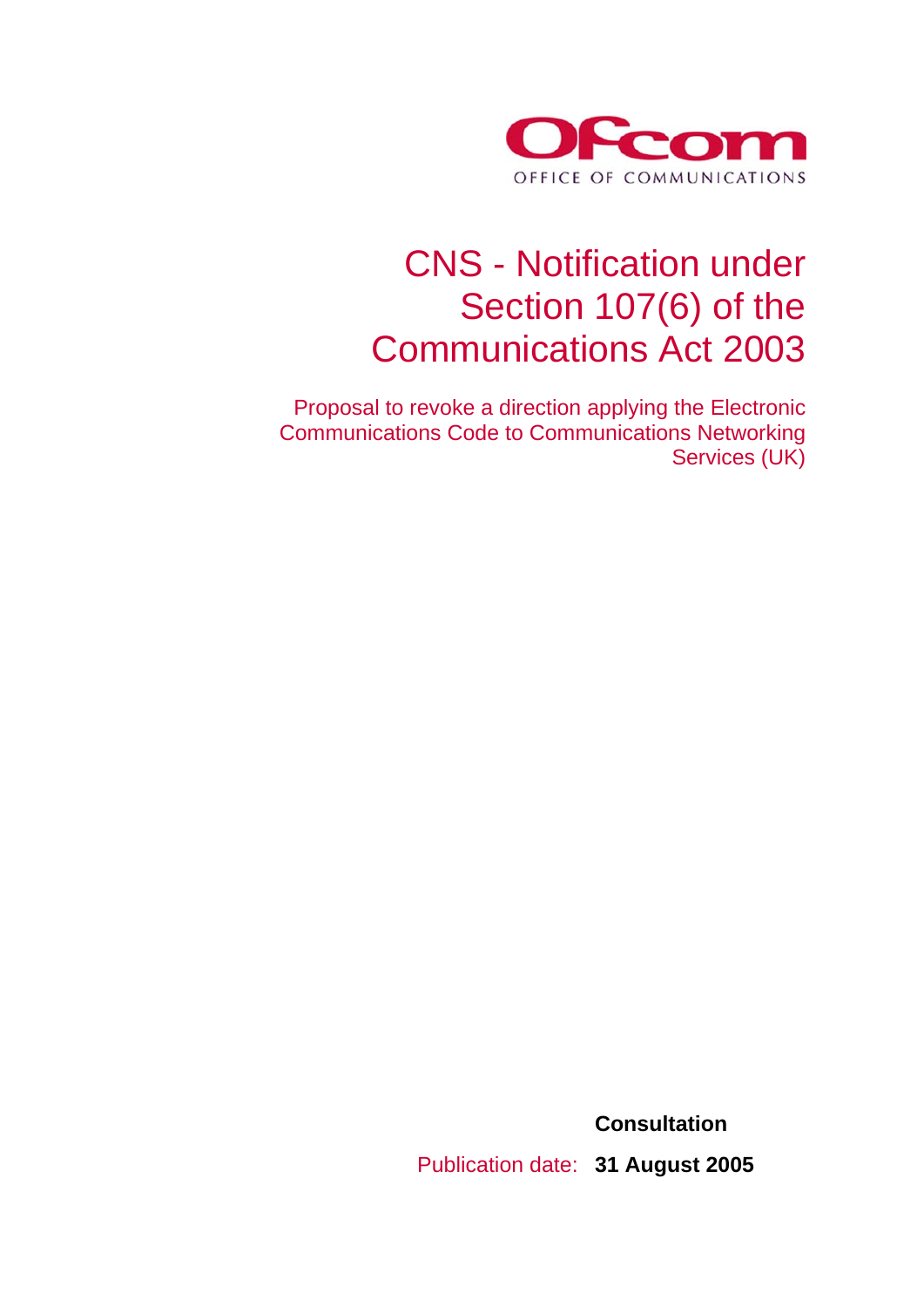# **Contents**

| <b>Section</b> |                                   | Page |
|----------------|-----------------------------------|------|
| $\mathbf 1$    | <b>Explanatory Statement</b>      | 4    |
| Annex          |                                   | Page |
| 1              | Ofcom's consultation principles   |      |
| 2              | Consultation response cover sheet | 8    |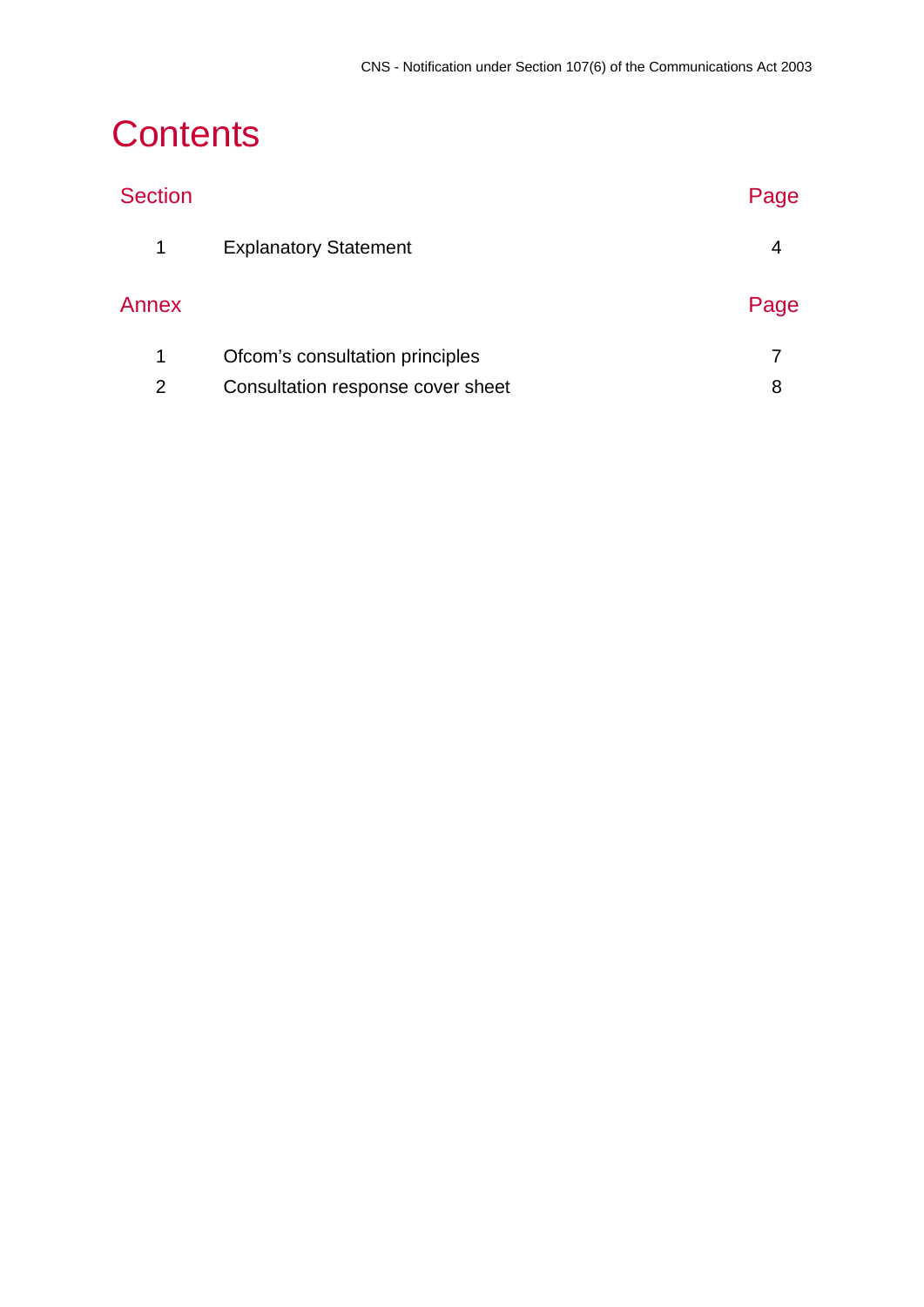#### **Notification under Section 107(6) of the Communications Act 2003**

#### **Proposal to revoke a direction applying the Electronic Communications Code to France Telecom Network Services UK Limited**

- 1. By virtue of paragraph 17 of Schedule 18 to the Communications Act 2003 (the 'Act') Communications Networking Services (UK) ('CNS') (registered company number 02840475) is treated after 25 July 2003 as a person in whose case the Electronic Communications Code (the 'Code') applies by virtue of a direction (the 'Deemed Direction') under section 106(3) of the Act.
- 2. In accordance with section 115 of the Act, the Office of Communications ('Ofcom') propose to revoke the Deemed Direction by way of a further direction (the 'Draft Direction') under section 106 of the Act, following an application for such revocation by CNS.
- 3. The Draft Direction and accompanying explanatory statement, which sets out Ofcom's reasons for the proposal are available at http://www.ofcom.org.uk/telecoms/ioi/e\_c\_c/106\_dirs/cns/#content/. Hard copies of the draft Direction and the explanatory statement will be made available on request. For hard copies, please contact Michael Galvin on 020 7783 4158 or by sending an email to michael.galvin@ofcom.org.uk.
- 4. Representations on the Draft Direction may be made to: Michael Galvin, Ofcom, Riverside House, 2a Southwark Bridge Road, London SE1 9HA by not later than 5pm on **31 August 2005**.
- 5. All confidential information should be clearly marked as such and separated out into a confidential annex. All representations received will be published, unless it is clearly marked that the response is confidential, and made available in Ofcom's Knowledge Centre. Please contact Jan Kacperek (jan.kacperek@ofcom.org.uk) for further information with respect to public inspection or, for responses to the draft Direction, visit Ofcom's website (www.ofcom.org.uk).
- 6. In this Notification, unless the contrary intention appears, words and phrases shall have the same meaning as in the Act.

#### **Stephen Unger Director of Telecoms Technology, Competition and Markets**

**A person authorised by Ofcom under paragraph 18 of the Schedule to the Office of Communications Act 2002** 

**28 July 2005**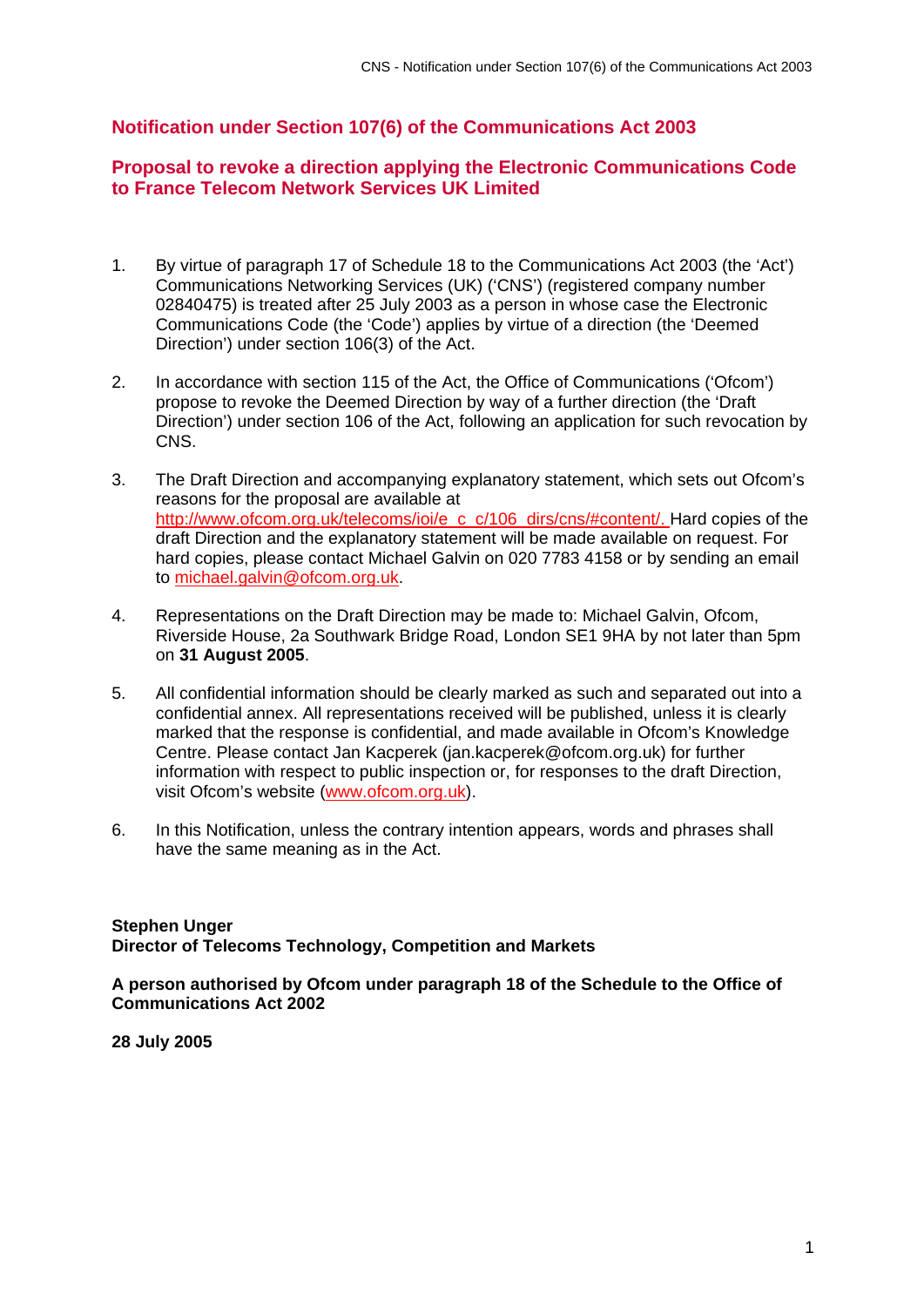### **[Draft] Direction under Section 106(3) of the Communications Act 2003 revoking a direction applying the Electronic Communications Code in the case of Communications Networking Services**

### **[A Notification of this proposal was published on 28 July 2005]**

#### **Whereas:**

- 1.1 On 18 December 1996, the Secretary of State granted Communications Networking Services (UK) ('CNS') (registered company number 02840475) who was then called Concert Communications a licence under section 7 of the Telecommunications Act 1984 (the '1984 Act') authorising CNS to run a telecommunications system (as defined in the 1984 Act) and applying the telecommunications code (as set out in Schedule 2 to the 1984 Act) to CNS;
- 1.2 By virtue of section 106 of the Communications Act 2003 (the 'Act'), which came into force on 25 July 2003, the telecommunications code is now known as the electronic communications code (the 'Code'), which is set out in Schedule 2 to the 1984 Act as amended by Schedule 3 to the Act;
- 1.3 By virtue of paragraph 17 of Schedule 18 to the Act, CNS is treated after 25 July 2003 as a person in whose case the Code applies by virtue of a direction (the 'Deemed Direction') under section 106(3) of the Act;
- 1.4 The Office of Communications ('Ofcom') have received an application from CNS dated 10 June 2005 for the revocation of the Deemed Direction in accordance with section 115(2) of the Act;
- 1.5 On 28 July 2005, Ofcom published a notification of their proposal to revoke the Deemed Direction by way of a further Direction under section 106 in accordance with sections 107 and 115 of the Act;
- 1.6 Ofcom have considered every representation made to them about the proposed Direction;
- 1.7 For the reasons set out in the explanatory statement accompanying this Direction, Ofcom are satisfied that in making this Direction they have acted in accordance with their relevant duties set out in sections 3 and 4 of the Act;

#### **NOW, therefore, pursuant to section 106 of the Act, Ofcom make the following Direction-**

- 1. The direction applying the electronic communications code to CNS under section 106(3) of the Act by virtue of paragraph 17 of Schedule 18 to the Act shall be revoked.
- 2. Except in so far as the context otherwise requires, words and phrases shall have the same meaning as in the Act, headings and titles shall be disregarded and expressions cognate with those referred to in this Direction shall be construed accordingly.
- 3. The Interpretation Act 1978 shall apply as if this Direction were an Act of Parliament.
- 4. This Direction shall take effect on the day it is published..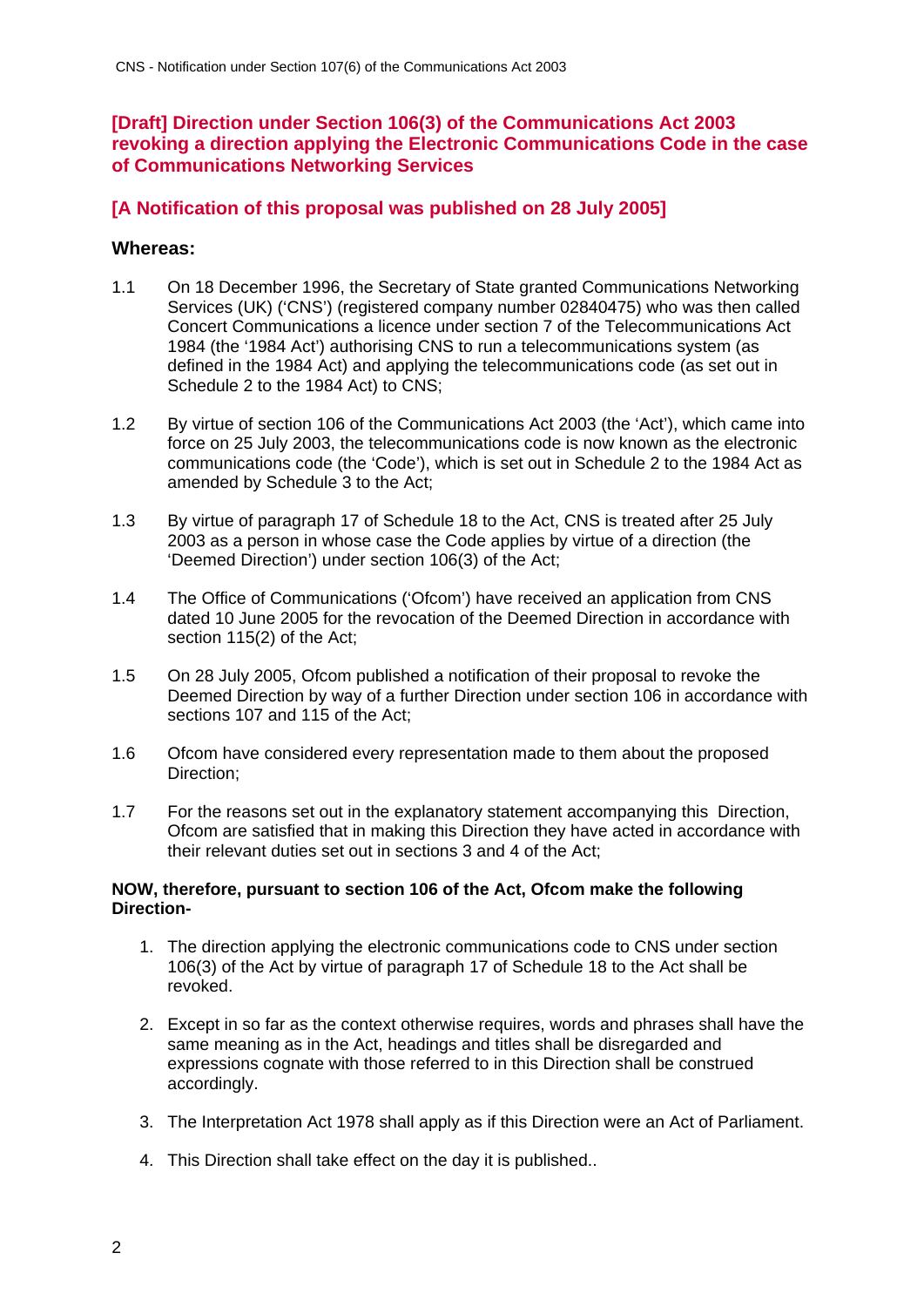#### **Stephen Unger Director of Telecoms Technology, Competition and Markets**

**A person authorised by Ofcom under paragraph 18 of the Schedule to the Office of Communications Act 2002** 

**[Date]**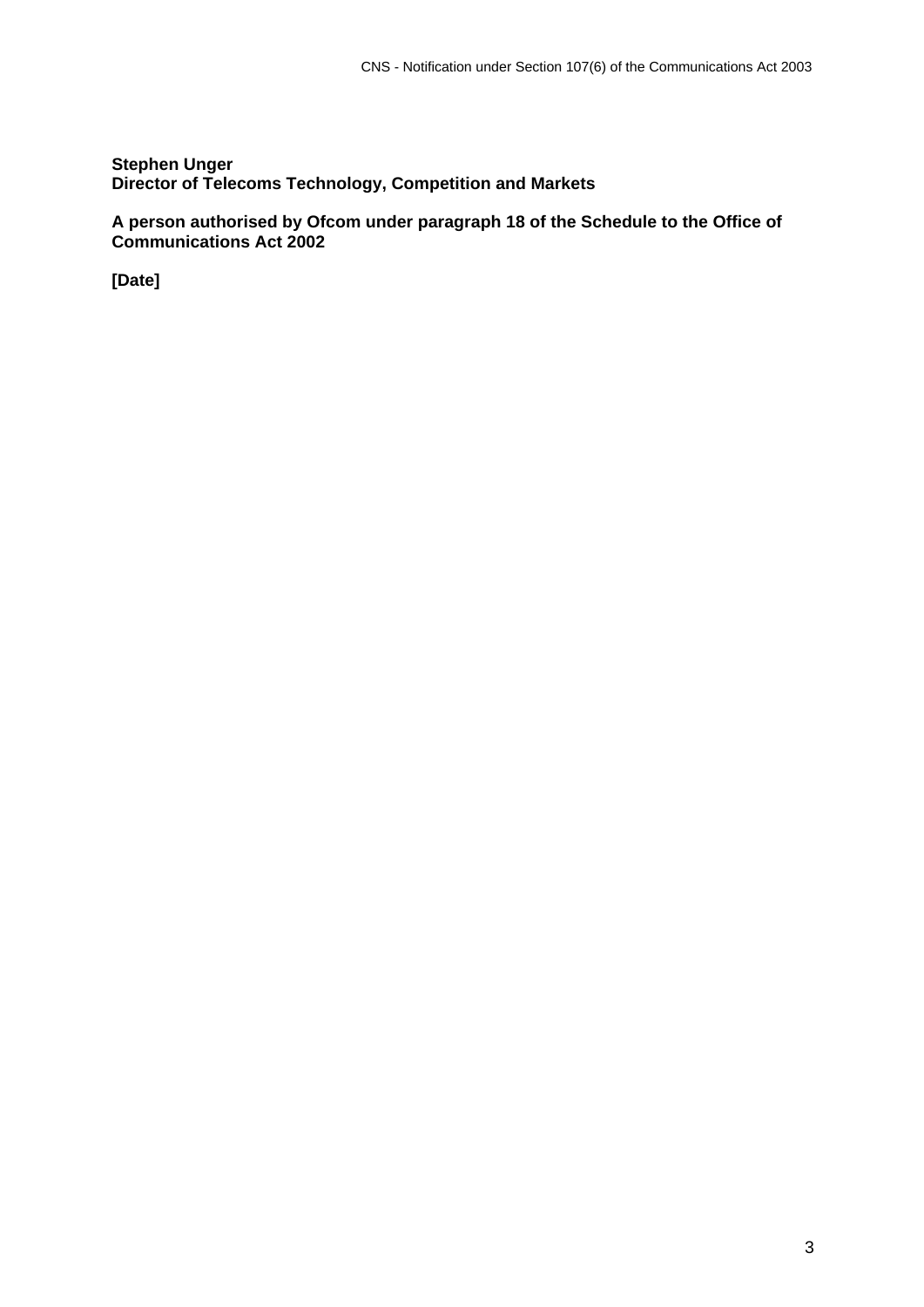## **Explanatory Statement**

- 1. On 18 December 1996, the Secretary of State granted Communications Networking Services (UK) ('CNS') who was then called Concert Communications a licence under section 7 of the Telecommunications Act 1984 (the '1984 Act') authorising CNS to run a telecommunications system (as defined in the 1984 Act) and applying the telecommunications code (as set out in Schedule 2 to the 1984 Act) to CNS.
- 2. Following a change in the regime for electronic communications after 25 July 2003, the telecommunications code is now known as the electronic communications code (the 'Code'), which is set out in Schedule 2 to the 1984 Act as amended by Schedule 3 to the Communications Act 2003 (the 'Act').
- 3. The Code applied to CNS post 25 July 2003 by virtue of paragraph 17 of Schedule 18 to the Act, under which CNS is treated after 25 July 2003 as a person in whose case the Code applies by virtue of a direction (the 'Deemed Direction') under section 106(3) of the Act.
- 4. On 10 June 2005, CNS made an application for the revocation of its Code powers under section 115(2) of the Act and Ofcom is now proposing to revoke the Deemed Direction.
- 5. In its application for the revocation of the Code, CNS explained that it does not own or install any infrastructure other than on private property and has no intention of doing so. Any network infrastructure required by CNS is purchased from BT plc. It, therefore, explained that it did not need to retain Code powers, as it has no need for such powers.
- 6. In considering CNS' application, Ofcom considers that it has acted in accordance with its relevant duties set out in sections 3 and 4 of the Act in particular its duty to further the interests of citizens in relation to communications matters and to promote the interests of all persons who are citizens of the European Union. Ofcom does not consider that the revocation of Code powers in this case is contrary to its duties set out in the Act and will not prove to be detrimental to the interests of citizens in relation to communications matters. CNS does not need to use Code powers and therefore the revocation of these powers will have little if any effect.
- 7. For these reasons, Ofcom believes that it is now appropriate to revoke the Deemed Direction as requested by CNS. Thereafter, amongst other things, CNS would not be permitted to benefit from certain exemptions under Town and Country Planning legislation and nor would it be able to carry out works carry out works in connection with the installation of apparatus in the streets without the need to obtain a street works licence under the New Roads and Street Works Act 1991.

#### **How to respond**

- 8. Ofcom invites written views and comments on the issues raised in this document, to be made by 5pm on 31 August 2005.
- 9. Ofcom prefers to receive responses as e-mail attachments, in Microsoft Word format, as this helps us to process the responses quickly and efficiently. We would also be grateful if you could assist us by completing a response cover sheet (see Annex 2),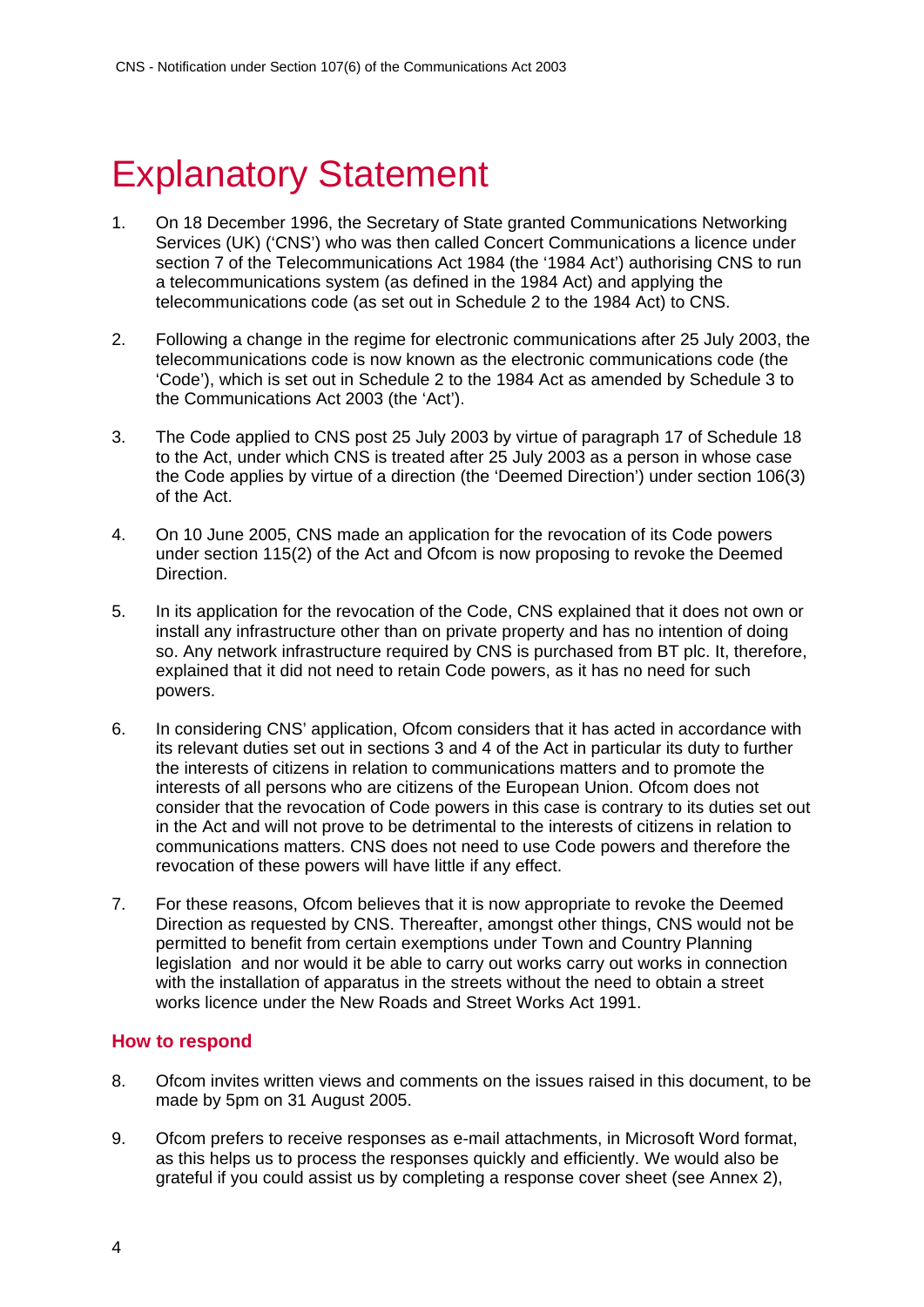among other things to indicate whether or not there are confidentiality issues. The cover sheet can be downloaded from the 'Consultations' section of our website.

- 10. Please can you send your response to michael.galvin@ofcom.org.uk.
- 11. Responses may alternatively be posted or faxed to the address below, marked with the title of the consultation.

Michael Galvin Competition and Markets 4th Floor **Ofcom** Riverside House 2A Southwark Bridge Road London SE1 9HA Tel: 020 7783 4158 Fax: 020 7783 4109

#### **Confidentiality**

- 12. Ofcom thinks it is important for everyone interested in an issue to see the views expressed by consultation respondents. We will therefore usually publish all responses on our website, www.ofcom.org.uk, ideally on receipt (when respondents confirm on their response cover sheer that this is acceptable).
- 13. All comments will be treated as non-confidential unless respondents specify that part or all of the response is confidential and should not be disclosed. Please place any confidential parts of a response in a separate annex, so that non-confidential parts may be published along with the respondent's identity.
- 14. Ofcom reserves its power to disclose certain confidential information where this is necessary to fulfil its functions, although in practice it would do so only in limited circumstances.
- 15. Please also note that copyright and all other intellectual property in responses will be assumed to be assigned to Ofcom unless specifically retained.

#### **Next steps**

16. Following the end of the consultation period, and subject to responses, Ofcom intends to publish the final direction and explanatory statement revoking the Code in so far as it applies to France Telecom.

#### **Ofcom's consultation processes**

- 17. Ofcom is keen to make responding to consultations easy, and has published some consultation principles (see Annex 1) which it seeks to follow, including on the length of consultations.
- 18. This consultation is shorter than Ofcom's standard 10 week period because it is important that Code operators should be able to utilise these powers where appropriate as early as possible.
- 19. If you have any comments or suggestions on how Ofcom conducts its consultations, please call our consultation helpdesk on 020 7981 3003 or e-mail us at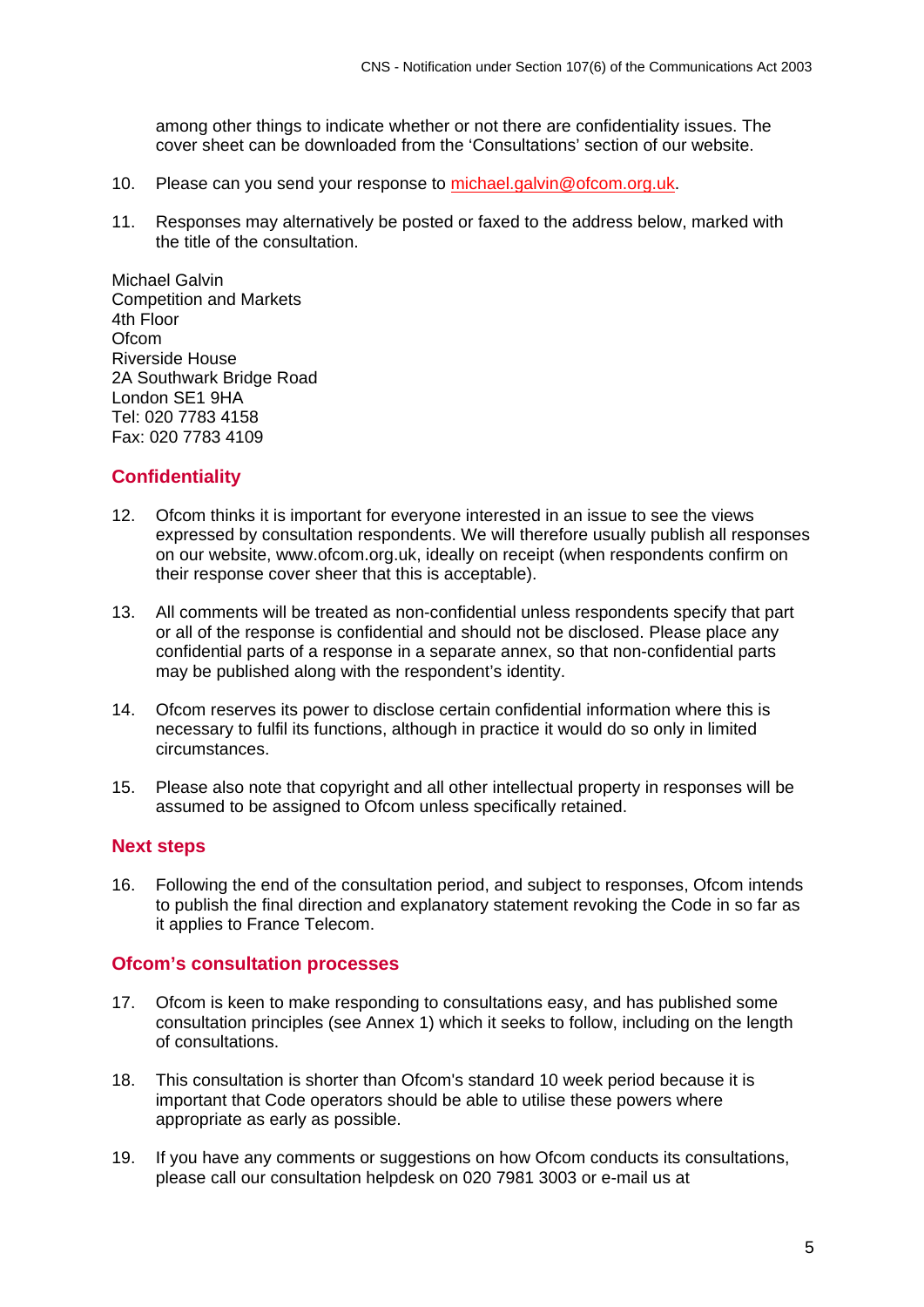consult@ofcom.org.uk. We would particularly welcome thoughts on how Ofcom could more effectively seek the views of those groups or individuals, such as small businesses or particular types of residential consumers, whose views are less likely to be obtained in a formal consultation.

20. If you would like to discuss Ofcom's consultation processes more generally, you can do so by contacting:

Tony Stoller **Ofcom** Riverside House 2A Southwark Bridge Road London SE1 9HA Tel: 020 7981 3550 Fax: 020 7981 3630 tony.stoller@ofcom.org.uk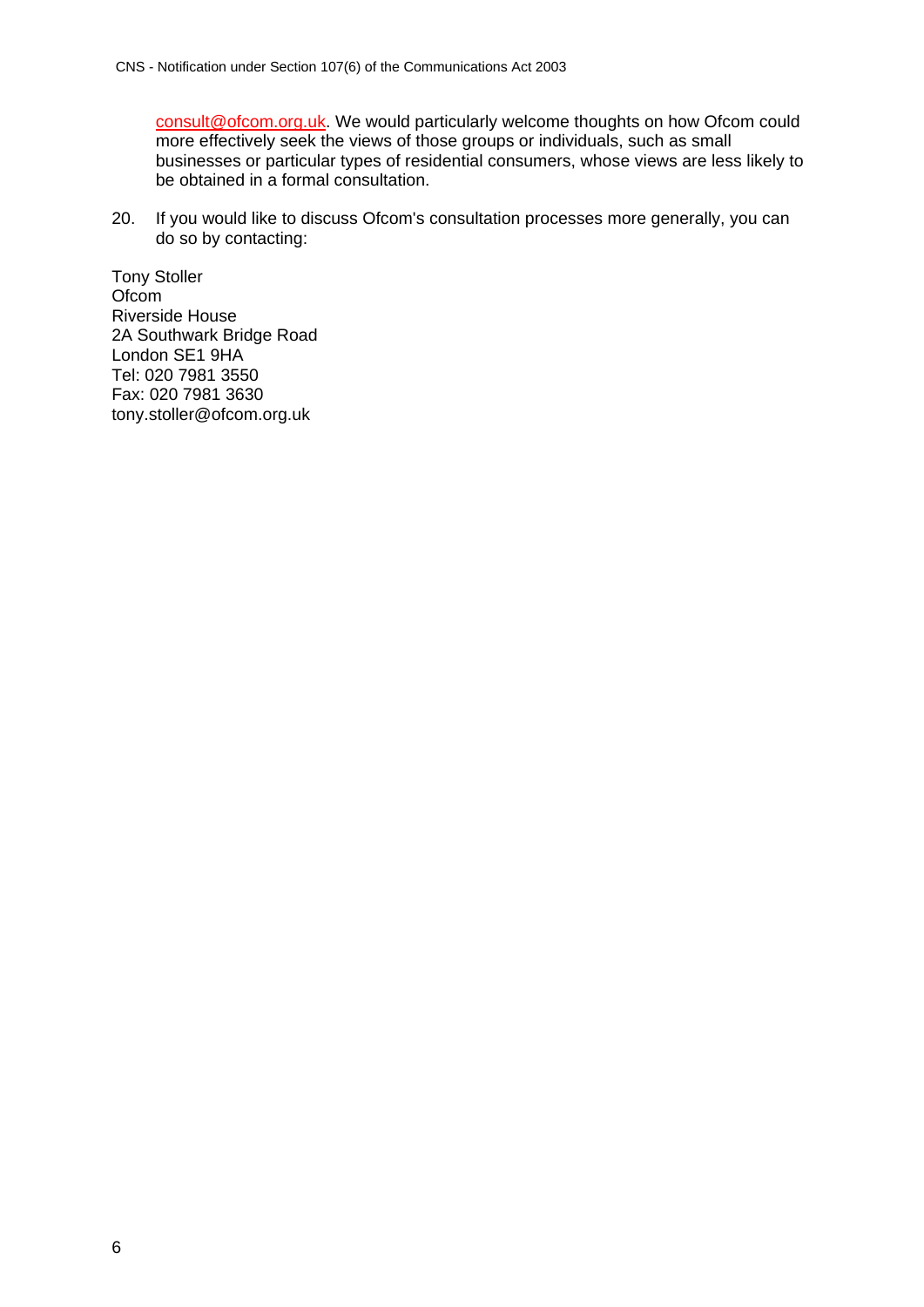### **Annex 1**

## Ofcom's consultation principles

Ofcom has published the following seven principles that it will follow for each public written consultation:

#### **Before the consultation**

A1.1 Where possible, we will hold informal talks with people and organisations before announcing a big consultation to find out whether we are thinking in the right direction. If we do not have enough time to do this, we will hold an open meeting to explain our proposals shortly after announcing the consultation.

#### **During the consultation**

- A1.2 We will be clear about who we are consulting, why, on what questions and for how long.
- A1.3 We will make the consultation document as short and simple as possible with a summary of no more than two pages. We will try to make it as easy as possible to give us a written response. If the consultation is complicated, we may provide a shortened version for smaller organisations or individuals who would otherwise not be able to spare the time to share their views.
- A1.4 We will normally allow ten weeks for responses to consultations on issues of general interest.
- A1.5 There will be a person within Ofcom who will be in charge of making sure we follow our own guidelines and reach out to the largest number of people and organisations interested in the outcome of our decisions. This individual (who we call the consultation champion) will also be the main person to contact with views on the way we run our consultations.
- A1.6 If we are not able to follow one of these principles, we will explain why. This may be because a particular issue is urgent. If we need to reduce the amount of time we have set aside for a consultation, we will let those concerned know beforehand that this is a 'red flag consultation' which needs their urgent attention.

#### **After the consultation**

A1.7 We will look at each response carefully and with an open mind. We will give reasons for our decisions and will give an account of how the views of those concerned helped shape those decisions.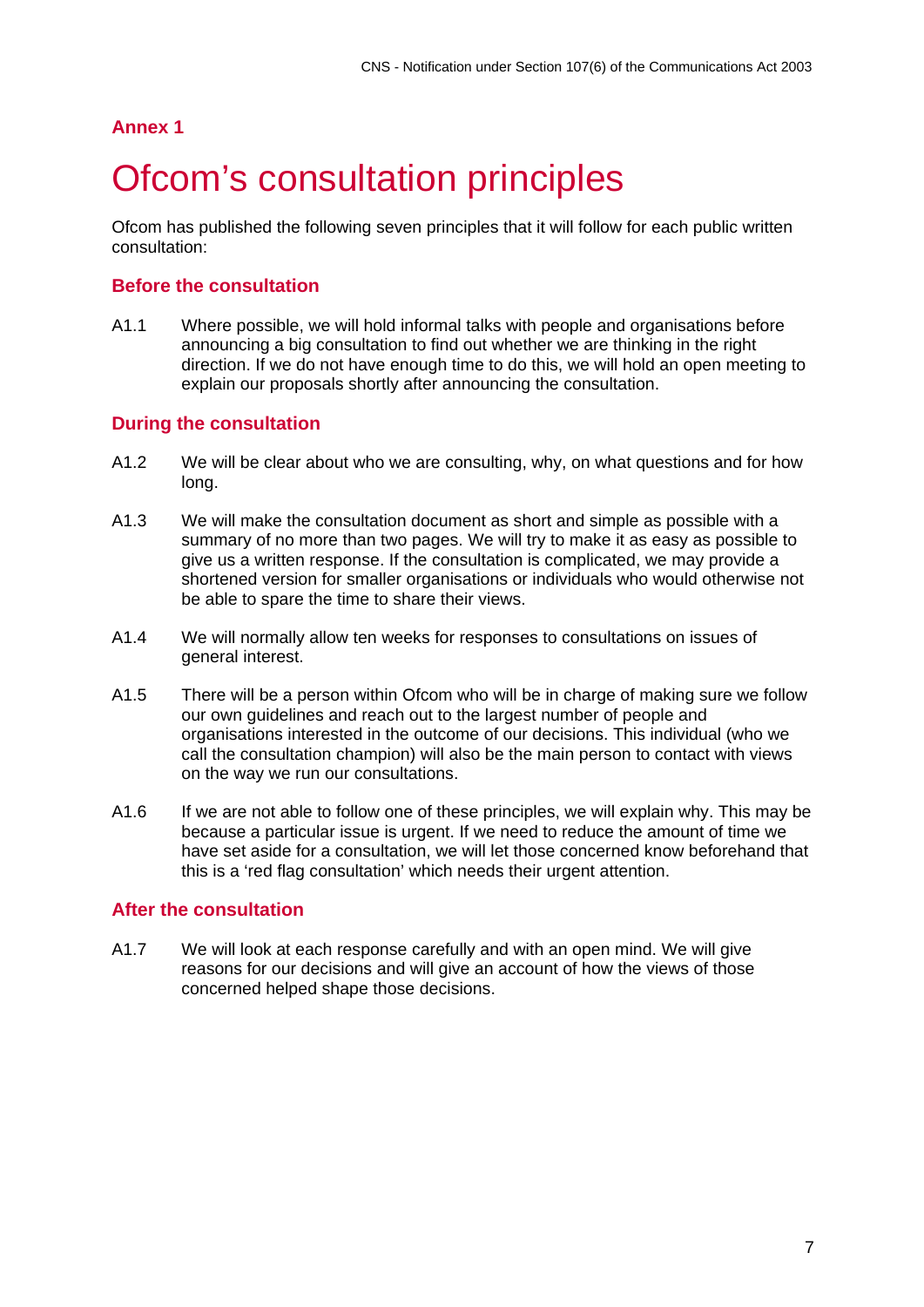### **Annex 2**

# 2 Consultation response cover sheet

- A2.1 In the interests of transparency, we will publish all consultation responses in full on our website, www.ofcom.org.uk, unless a respondent specifies that all or part of their response is confidential. We will also refer to the contents of a response when explaining our decision, without disclosing the specific information that you wish to remain confidential.
- A2.2 We have produced a cover sheet for responses (see below) and would be very grateful if you could send one with your response. This will speed up our processing of responses, and help to maintain confidentiality by allowing you to state very clearly what you don't want to be published. We will keep your completed cover sheets confidential.
- A2.3 The quality of consultation can be enhanced by publishing responses before the consultation period closes. In particular, this can help those individuals and organisations with limited resources or familiarity with the issues to respond in a more informed way. Therefore Ofcom would encourage respondents to complete their cover sheet in a way that allows Ofcom to publish their responses upon receipt, rather than waiting until the consultation period has ended.
- A2.4 We strongly prefer to receive responses in the form of a Microsoft Word attachment to an email. Our website therefore includes an electronic copy of this cover sheet, which you can download from the 'Consultations' section of our website.
- A2.5 Please put any confidential parts of your response in a separate annex to your response, so that they are clearly identified. This can include information such as your personal background and experience. If you want your name, address, other contact details, or job title to remain confidential, please provide them in your cover sheet only so that we don't have to edit your response.